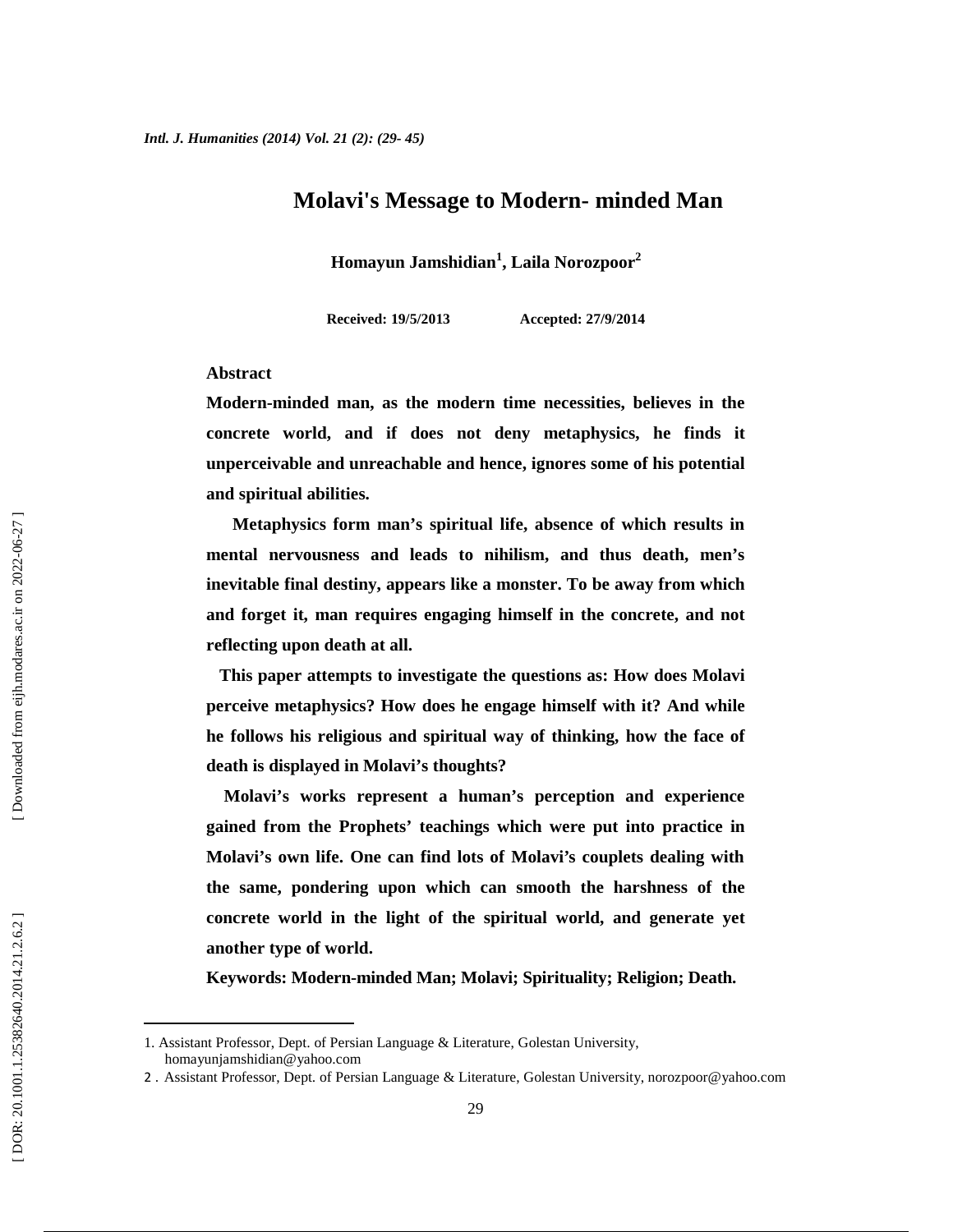**1. Introduction**<br>
every<br>
Although some of the medieval<br>
researchers believe that the Middle<br>
Ages have not been an era of<br>
towar<br>
absolute ignorance, and what<br>
attitud<br>
highlights the importance of this<br>
period is the end Although some of the medieval researchers believe that the Middle Ages have not been an era of absolute ignorance, and what highlights the importance of this period is the endeavor to perceive the spiritual life (Brehier, 2001:306), because of the distinctive viewpoint the Catholic church used to preach, and seeking monopoly that only the Christian doctrines were considered to be the sole interpretation of the whole aspects of the universe, and the exalted concepts sought in the Greek and Roman classical literature meaning magnificence in the seeking the Stating past, all and all meant ignoring the human being of that time.

The scientific findings prior to the Renaissance did not cause to bring any change to human attitude toward science and did not cause to make it a base and foundation for

everything, but during the Renaissance period the scientific achievements changed the attitude toward science and the same attitude subsequently influenced the philosophical thinking and its accomplishments very much. Stace said about the contrast between the medieval mind and the modern mind: The former was dominated by religion, while the latter is dominated by science (Stace, 1952:17).

Since the empirical science is based on observation, naturally what observable for an empirical scientist is considered as a fact. Renaissance scholars, viewpoints concerning the religion, Copleston concludes in this manner that it should not be conceived that achievements during Renaissance period suddenly caused disconnect the relationship between the world and God; stating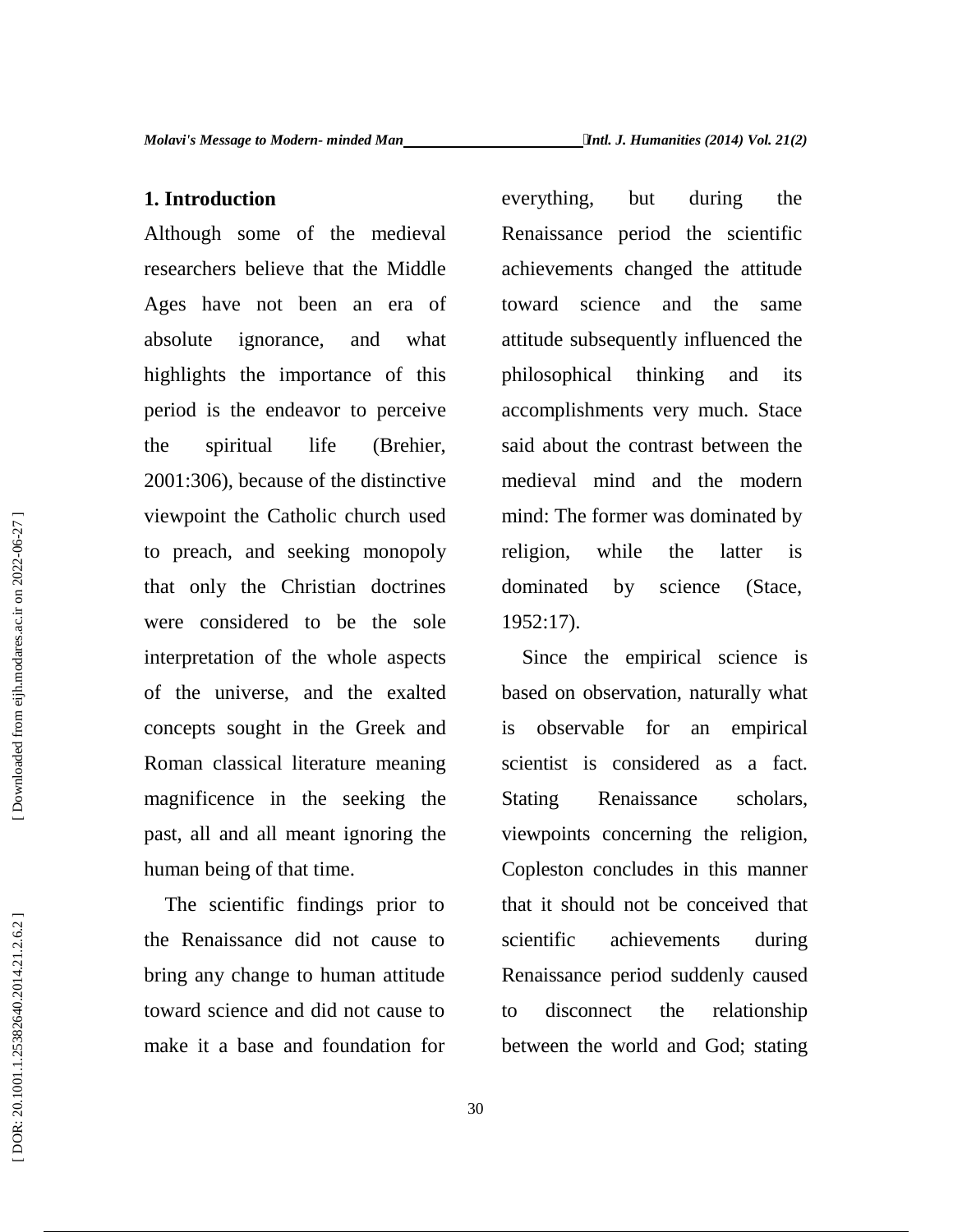viewpoints of some people like Newton who did believe in this fact that the physics science was not considered to be the sole origin of the knowledge, he considers this disconnection of the relationship as scientific something caused by the improvement of the method in the realm of the knowledge; observational and inductive method, and mathematical and deductive method (Copleston, 2010,V3: 342-3) Dispute with the church during Renaissance was replaced with dispute with the religion. Ernest Cassirer emphasizes on this point that although some philosopher like Voltaire had opposed against the church and superstitions and not with the faith and religion, their followers could not distinguish these two –faith and superstition- from each other (Cassirer, 1966: 134), and naturally for man, consisting of two opposite parts angelic and brutal, ignoring the

religious faith could be received as excluding half of his being. The introduction part cannot be concluded without stating this fact that reasoning in the religious faith can be considered as one of the achievements of Renaissance scholars; that is the faith that human wisdom can confirm and that can accept the mundane (worldly) life.

This view point contains both the most important medieval reflection stating that the universe is a moral system, and assuring the ability of the human mind in contemporary world.

This paper attempts to investigate Man's position in the World at first, and then to know how Molavi metaphysics, how he engages himself in it , and while he follows his religious and spiritual way of thinking, how the face of death is displayed in Molavl's thought.

31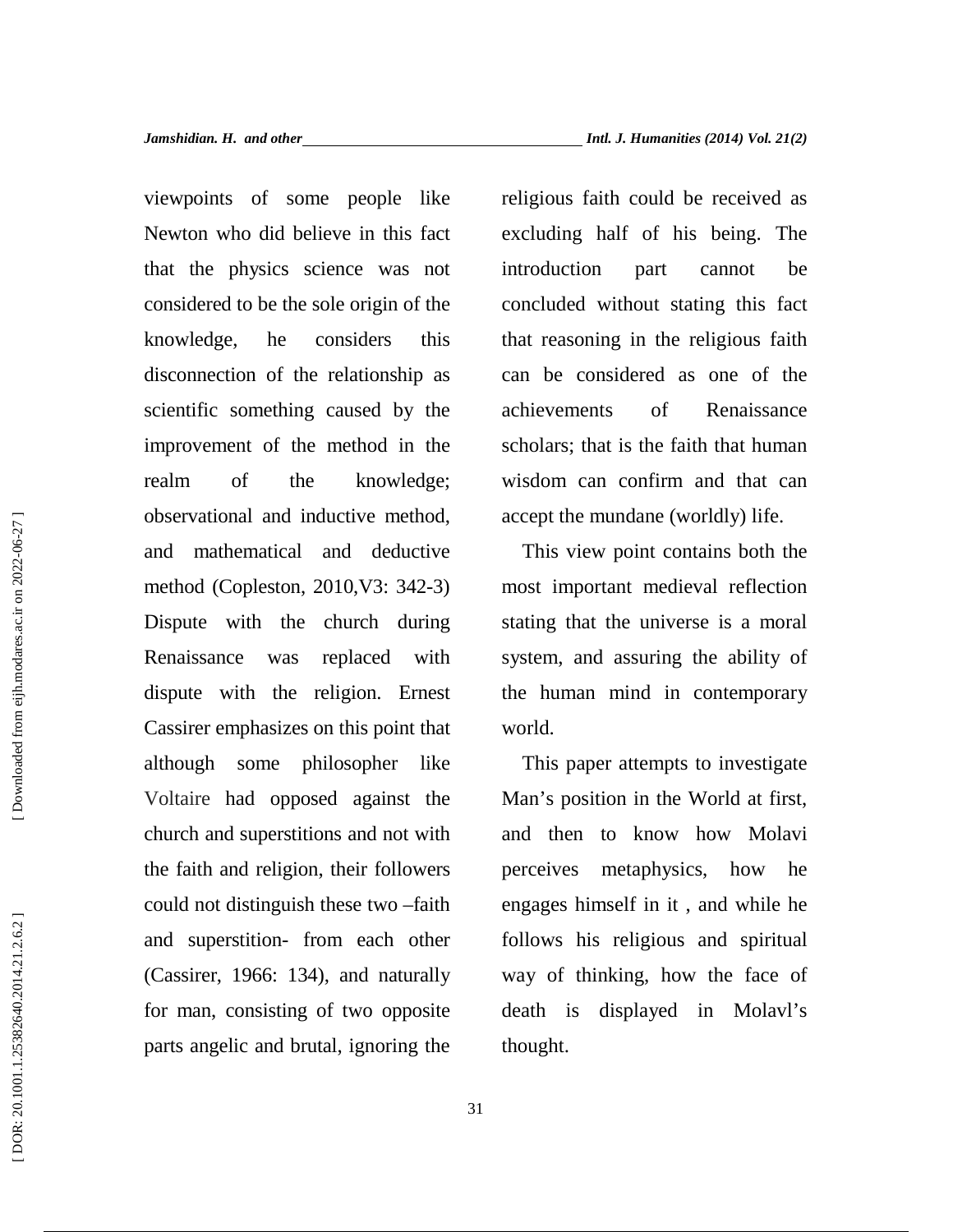**2. Man's Position in Modern World** for re<br>
"Modern Man' means a man who has<br>
one<br>
passed through the requisites of the<br>
crocog<br>
traditional world; he may consider<br>
God as the creator of the whole<br>
and<br>
universe, but he d 'Modern Man' means a man who has passed through the requisites of the traditional world; he may consider God as the creator of the whole universe, but he does not believe that there is a close relationship between God and everything is performed in the real world, and does not look at the world as a whole. In principle, an empirical attitude looks for decomposition and does not take everything as a whole. "The Islamic ideology is based on the idea that all the phenomena in the world of nature are symbols reflecting divine realities and that all the things move according to His Will and their spiritual nature (malak t) which is in His Hands. It's based on the conception that only the low of God, *shar ah* has ultimate claim upon us" (Nasr, 2001:27) Missing the ability of intuition which is one of the tools

for recognition of spirituality, from one hand, deprives Man from recognition of the principle concepts such as life, death, prosperity, etc and for this reason, he feels loneliness and alienation, and fails to find his position in the whole universe, and from the other hand, in the same thought.

Man turns to be the goal and the end of everything, because of the elimination of metaphysics, and "modern civilization has sunk stage by stage until it has reached the level of the lowest elements in man and aims at little more than satisfying the needs inherent in the material side of his nature, an aim that is in any case quite illusory since it constantly creates more artificial needs than it can satisfy" (Guenon, 2001: 17).

The most important characteristics of modern humanism are as follows: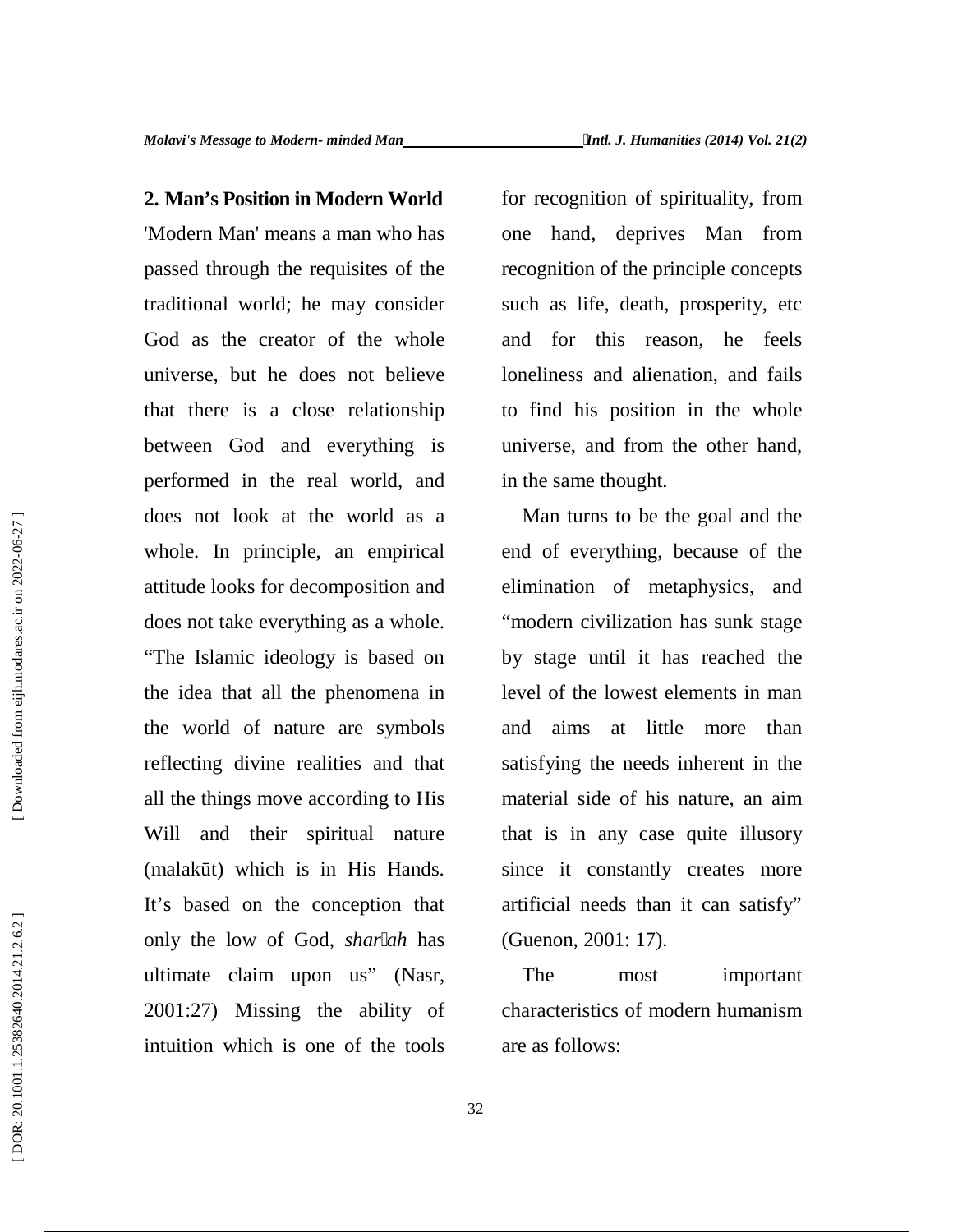relation with his own heavenly aspects

- Genuineness of human sense and experience

- Dissanctification of ethics

- Genuineness of corporal and sensory pleasures

- Monopolization of rationalism attenti<br>
- Disconnection of human direct ever-in<br>
relation with his own heavenly techno<br>
sepects<br>
- Genuineness of human sense day<br>
-<br>
and experience utiliza<br>
- Dissanctification of ethics s Contemplating the human being and his way of living in the world, we can say that many of his inclinations have changed over centuries, for example, man has changed his vehicles over time, and this change has always developed to be more convenient and more beautiful, but in this regard what has been remained constant has been the feelings of providing innovation and comfort.

## **3. Molavi's Attitude toward Metaphysics**

Modern-minded man, in the post- Renaissance period, paid little attention to spiritual affairs, with ever-increasing development of technology and industry and scientific achievements. Day after day scientific achievements and utilization of empirical and scientific methods in studying methods the phenomena caused to generalize the same to everything even the spiritual affairs, inattention to the spiritual affairs, from the other hand, took the ability of understanding those affairs away from man. As if spirituality was like a book the language of this could be understood only by trying an experiencing. Paying no attention to sacred affairs, man came to this conclusion that it was too difficult for him to understand these metaphysical notions, and man forgot those methods that were only used to understand trivial phenomena, and because those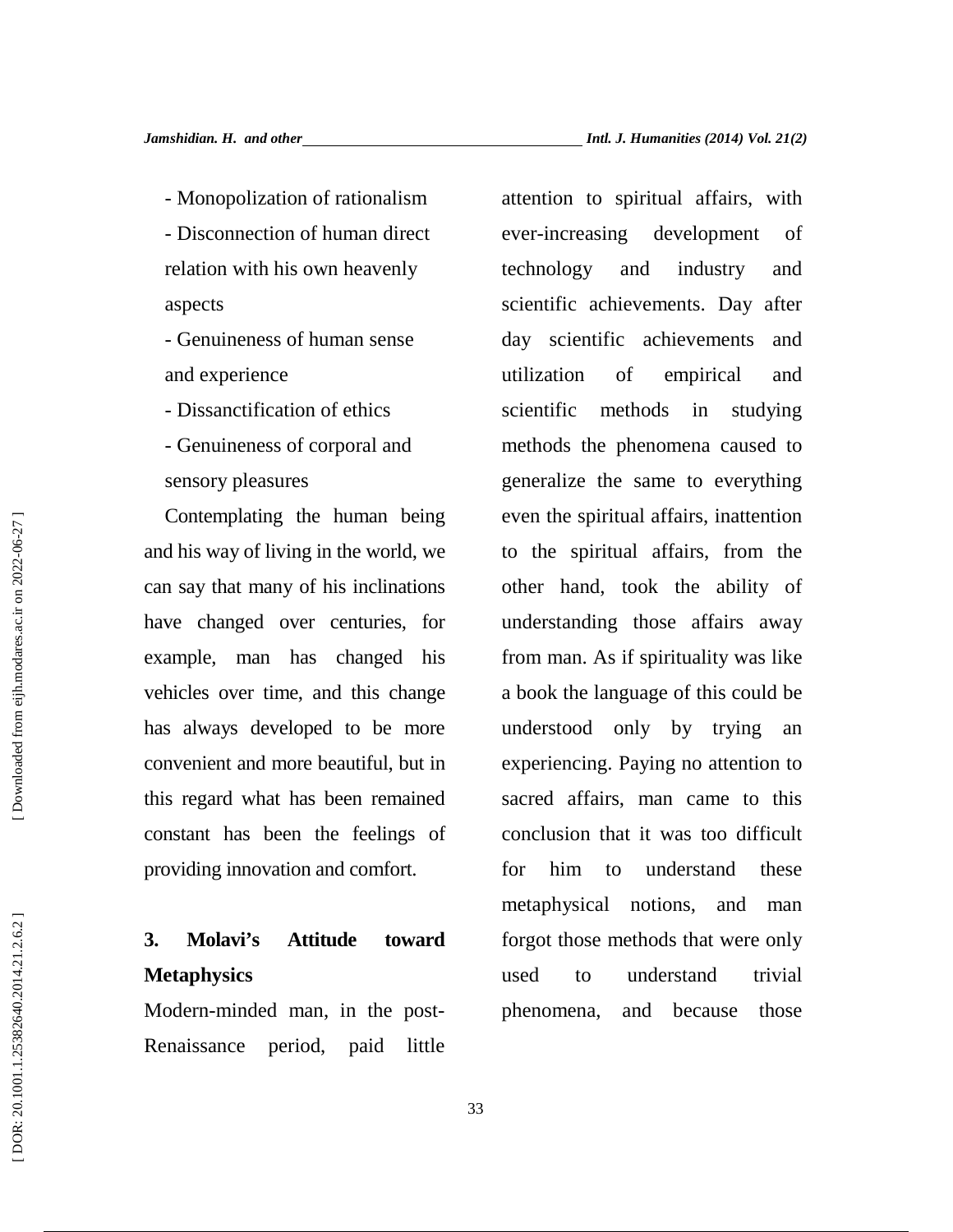methods failed to be used in spiritual affairs, man denied them.

Modern-minded man, as the modern life and the empirical attitude toward the world necessitate, considers mostly the concrete, and the mere attention to the concrete knowledge disables man from perceiving the invisible world. Guenon says: "The modern conception, on the contrary claims to make the various sciences independent, denying everything that transcends them, or at least by declaring it to be "unknowable" and refusing to take it into account, which in practice comes to the same things. this negation existed long before it was erected into a systematic theory under such names as "positivism" or "agnosticism," and it may truly be said to be the real starting- point of all modern science. It was however only in 19<sup>th</sup> century that men began to glory in

their ignorance and claim to deny to others any knowledge to which they had no access themselves; and this marked yet one more stage in the intellectual decline of the West" (Guenon, 2001: 45).

Scholars and philosophers have always dealt with the constant parts of human existence; Molavi has also talked about these sorts of constancy in his own poetic and prose works, characteristics which build up man's being. Spiritual affairs and attention to the origin of creation are among these characteristics disregard to which leads to perplexity and agitation of the soul. The Holy Quran states in this regard:

"But whosoever turns away from my remembrance, his shall be a life of narrowness, and on the resurrection day, we shall raise him blind.<sup>1</sup>" (TaHa:124)

<sup>1.</sup> Translated by Arbery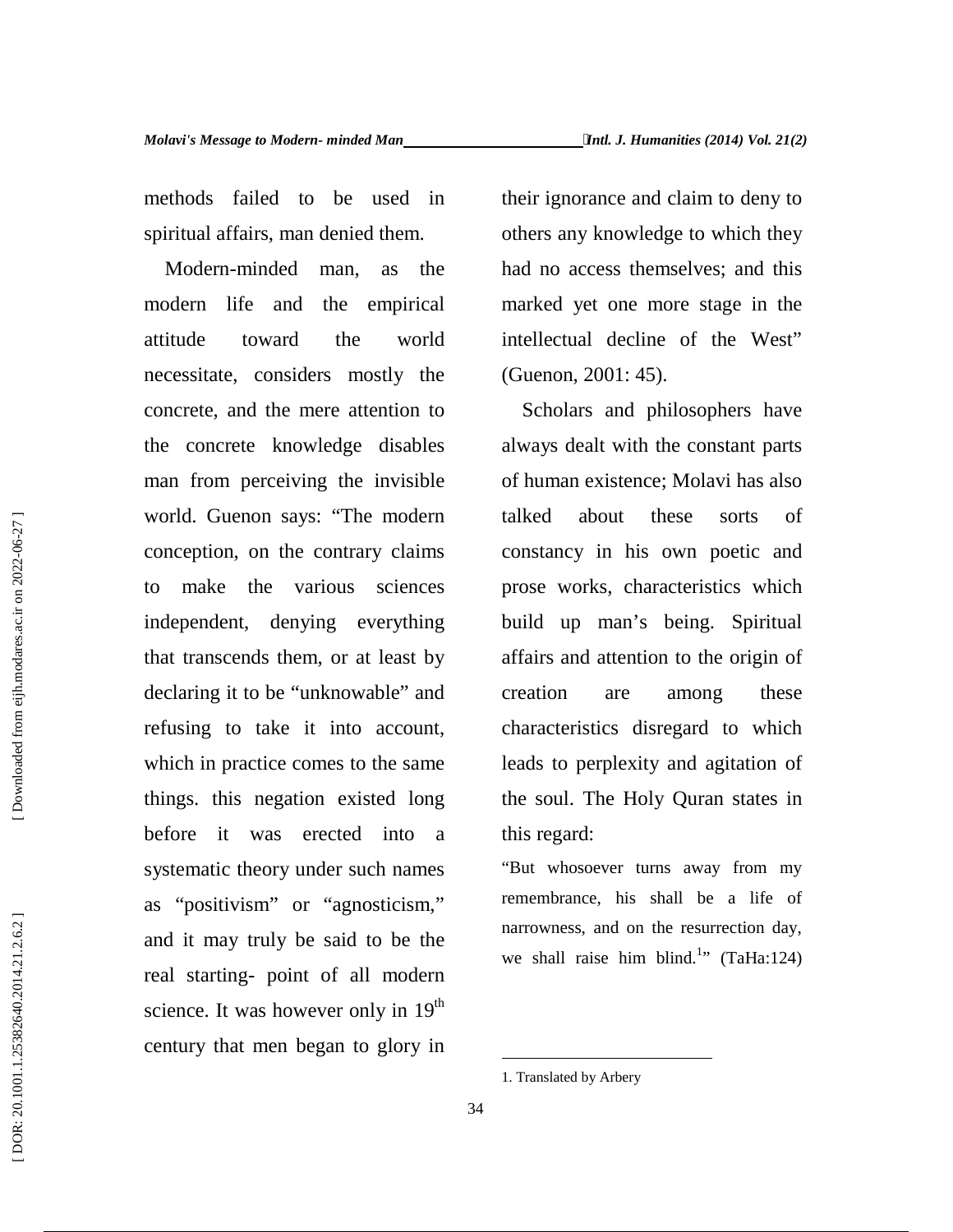and It also states: "In God remembrance are at rest the hearts.<sup>1</sup>" (Ra'd:28)

Molavi emphasizes on paying attention to sacred affairs, as if he was beyond the time and was saying to the present. Molavi is addressing today's man. The farther today's man or Modern-minded man is away from the spiritual world, the more he requires these spiritual speeches. According to Molavi's poetical works which are explanation of spiritual contemplations or revelations and spiritual experiences, we can go through Molavi's attitude about the spiritual world and his viewpoints:

If the animal sense could see the King (God), then the ox and ass would behold Allah.

If, besides the animal sense, thou hadst not another sense outside of

(unconditioned by) the desire of the flesh, Then how should the sons of Adam have been honored? How by means of the common sense should they have become privileged (to know these mysteries)? (Molavi, 2002, V1: 327)

In the above –mentioned verses *Mathnavi*, Molavi distinguishes between the man and the animal. Molavi's sayings are based on the following bases:

- 1 Animal's feeling belongs to the self and desire.
- 2- Animal's feeling fails to see Allah
- 3- Sons of Adam (Human beings) are honorable
- 4- Allah is visible
- 5- Man is reliable

6- Man becomes reliable, seeing Allah Molavi considers being too much engaged in the concrete and not cared about divine and spiritual affairs, lead to being animals. He believes in inward feeling with assistance of which spiritual affairs can be perceived. Molavi finds them in comparison with the external senses as gold in comparison with Examples a conditioned by the desire of this speeches. According to Molavi's and desire.<br>
Specifical works which are  $\frac{3}{2}$ -Sons of Adam (Human beings) are<br>
explanation of spiritual engeriences, we can go  $\frac{4}{5}$ -Man

<sup>1.</sup> Translated by Arbery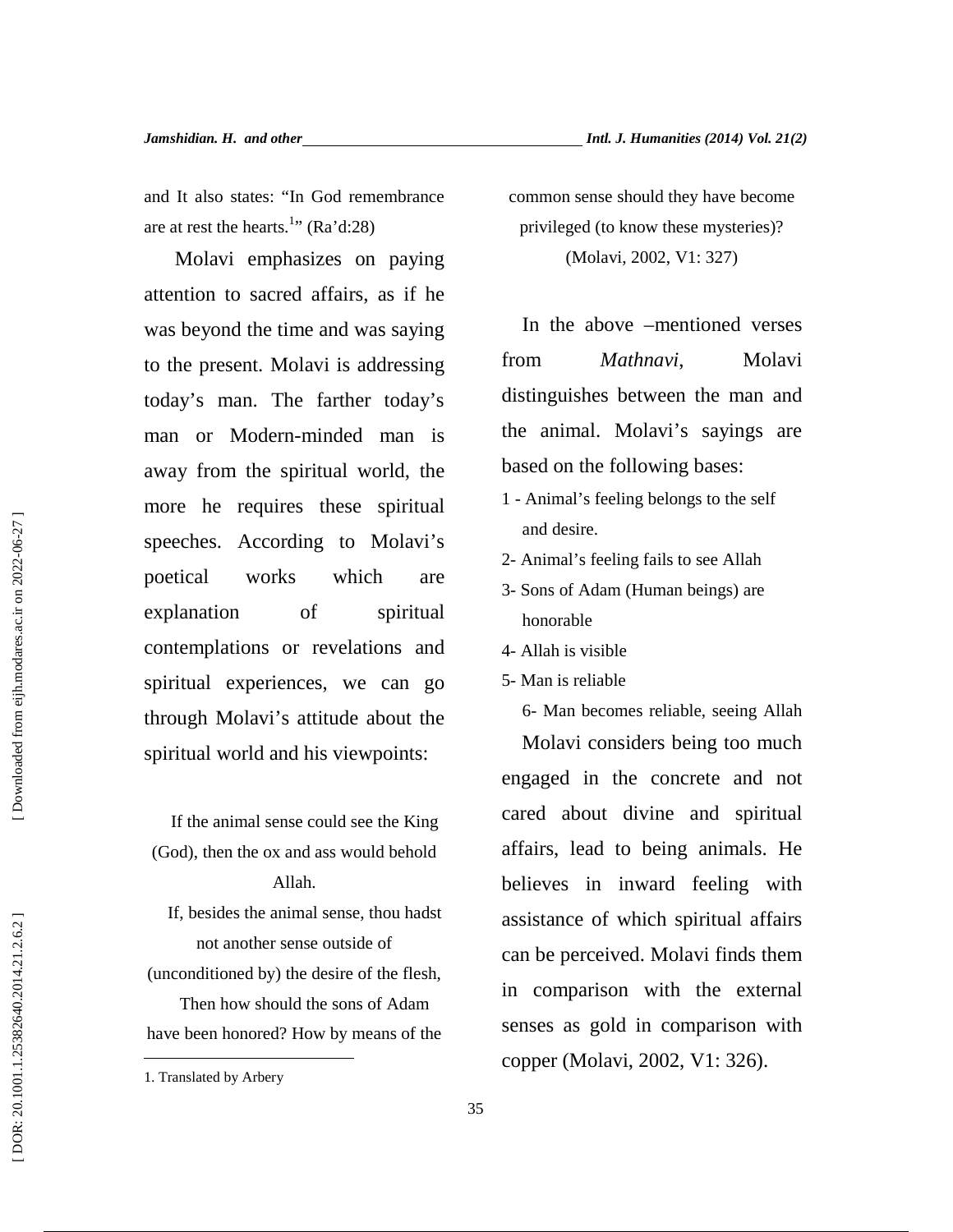The external senses lead man to trivial and low affairs, and man has been imprisoned in materialism if he does not seek and gain for himself the far-sighted eye.

When He implants in you the asinine qualities, (even) if you have a hundred wings (expedients) you will fly to the stable. (Molavi, 2002, V2: 1901)

Molavi illustrates this belief of his own, telling a story, a man imprisoned in materialism is just like a fetus in its mother's womb who is unable to perceive the external world because of blood eating and Molavi finds those who deny the spiritual just like fetuses to whom pious men talk about the spiritual world, but they are imprisoned within the existed senses in the womb. If they abandon the covetousness of blood-eating, they will be born. They come to another world and will perceive the worders (Molavi, 2002, V1: 256)<br>
Molavi illustrates this belief of Become scant of s<br>
his own, telling a story, a man<br>
that) were slumberir<br>
imprisoned in materialism is just<br>
like a fetus in its mother's womb dawn be of (those<br>

with sharper senses, while the senses in the womb were the more limited forms of them (v1: 620-1). He believes that the right path to achieve insight is to reduce eating and sleeping which are symbols of this worldly living:

Refrain thyself a little from sleep and food: bring the gift for thy meeting with him.

Become scant of sleep (like them that) were slumbering (but a small part of the night);in the hours of dawn be of (those who) where asking pardon of God.

Stir a little, like the embryo, in order that thou mayst be given the sense which behold the light,

And mayst go forth from this womb-like world: and mayst go from the earth into a wide expanse.

Know that the saying," Gods earth is wide" refers to an exceedingly sublime expanse belonging to the prophets.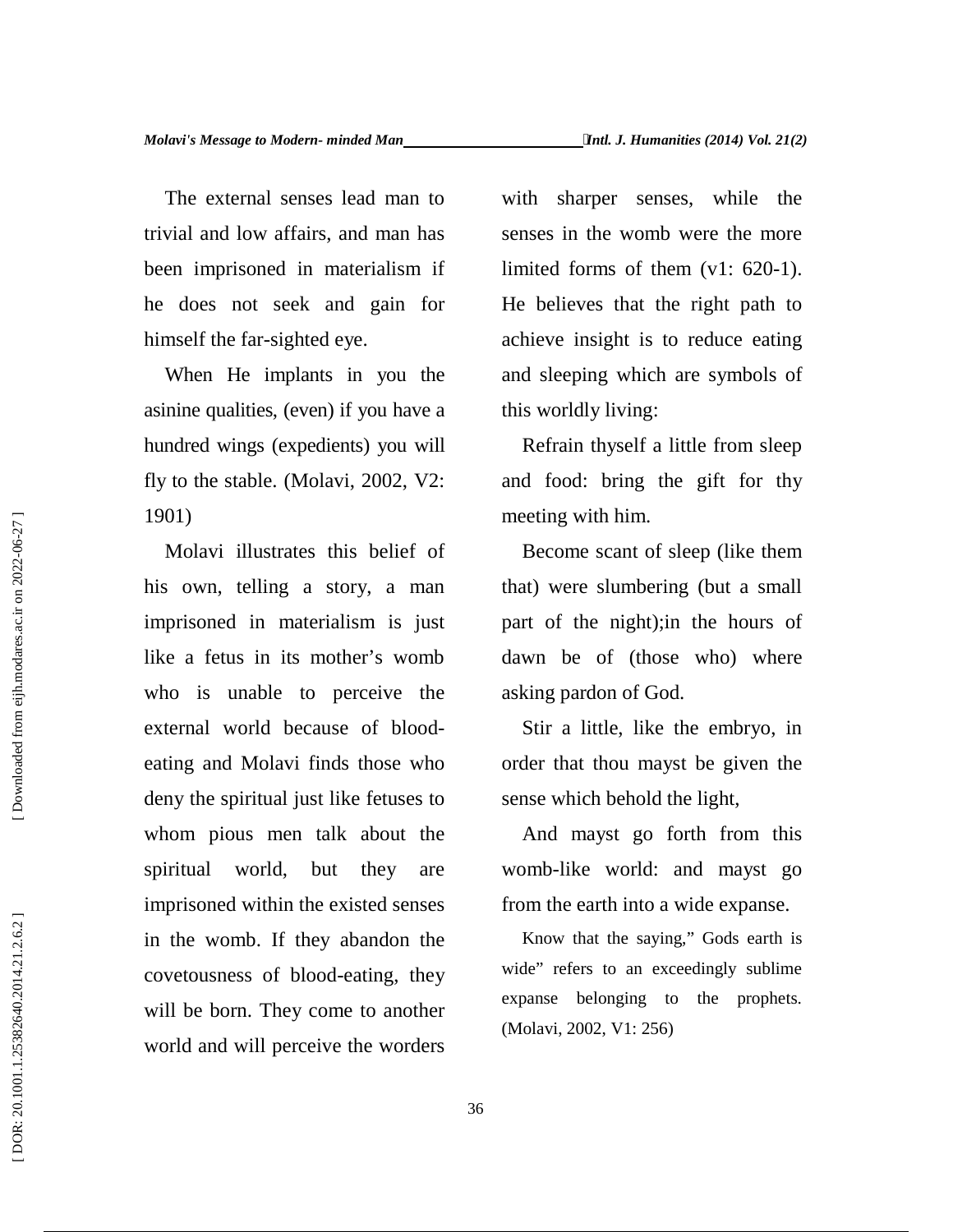Sometimes, in some poems, Molavi talks about his spiritual contemplations and about those who do not plainly belong to this world and they talk to him about spiritual worlds:

"I said, show me the ladder, Imay mount up to heaven." He said, "Your head is the ladder; bring your head down under your feet."

When you place your feet on your head, you will place your feet on the head of the stars; when you cleave through the air, set your foot on the air, so, and come! (Molavi, 2004: p19)

Or in a lyric, he hears a speech which addresses him reprovingly:

Whither would you fly from my clutch? Who knows how to rend the net of omnipotence?

Since you have not the foot to flee from me, bend down your neck, have done with obstinacy. (ibid: 621)

In these poems, Molavi clearly talks about what he has heard and seen which are not audible and visible the same as that of the concrete world, and they can be achieved by being released from the prison of sensible things.

## **4. Molavi's Attitude toward Death**

Death has been man's permanent anxiety and derangement, and how he encounters it reveals how and how much he believes in the metaphysic world because according to the religious teachings those who believe in a world beyond the concrete, perceive death as the beginning of another phase in life. During the history, man has never lived being away from the thought of death; since the ancient times, sometimes he has facilitated the harshness of death with the imagination of eternity, and sometimes with death prior to death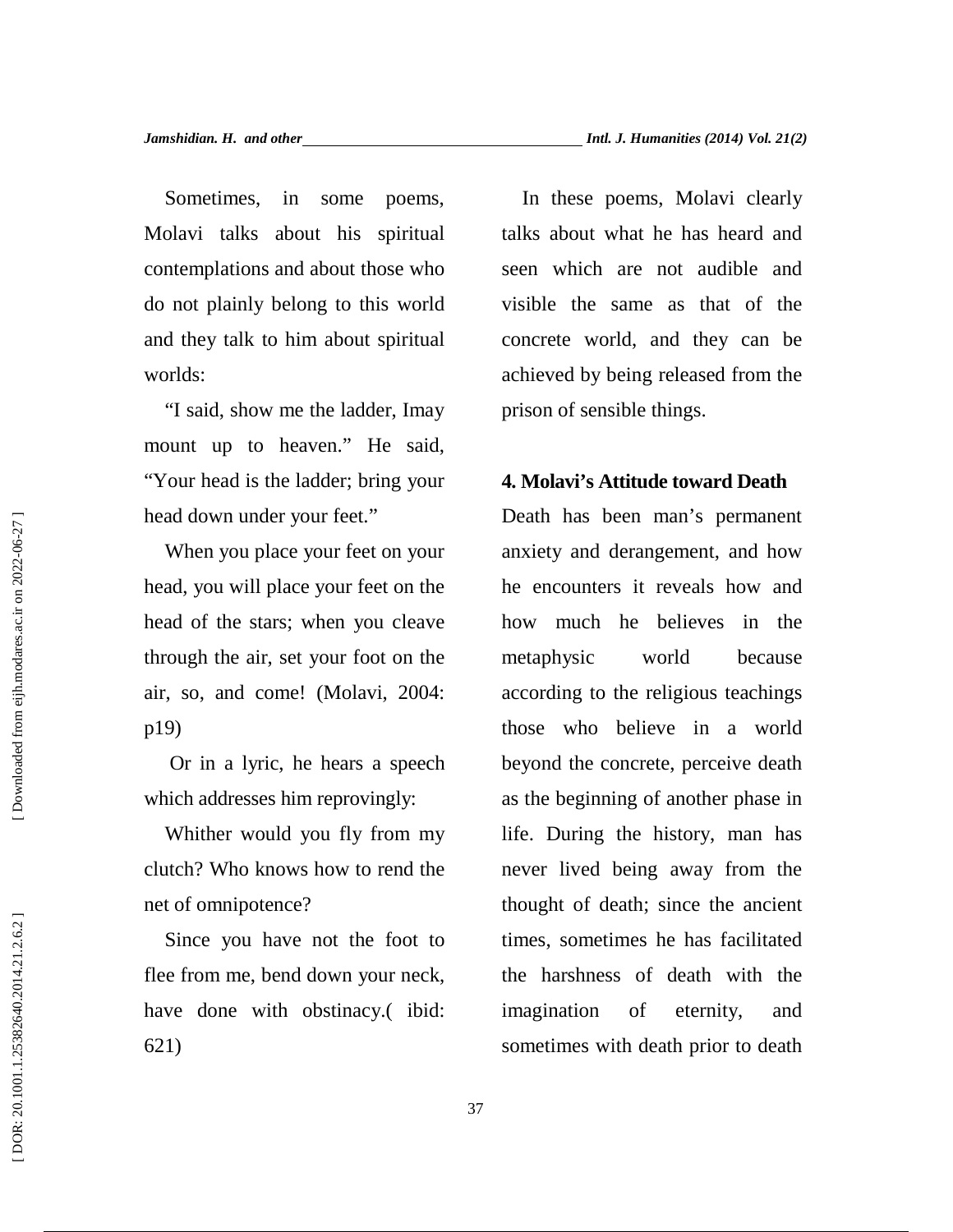has escaped from the fear of death. In the modern time, with the problems in flourish of the technology, the more man's relations with the Heaven has declined, especially in the west, the more dreadful face death has shown of itself to the men separated from the Creator. They have amused themselves with the mundane life and its attachments so as not to behold this unpleasant face of death.

Gadamer said about the gradual disappearance of the representation of death in modern society:"It's precisely those enormous technological advances, with their goal at the artificial presentation of life, which reveal the absolute limit of what we can achieve" (Gadamer, 1996:61-62). Sana'ati also states that modern man's thoughts had been instructed in such a way not to contemplate death any longer. In the modern era of deep reflection, man's reasoning has been about life

not death. He could solve his human this world, using technology; therefore there was no reason to revert to death" (Sana'ati *et al*., 2009: 7).

Death, hither and thither, presents in a corpse; modern man like his own ancestors is fully engaged in the thought of death. From the other hand, Molavi perceives death based on mysticism, he does not imagine death to be nonbeing, and never attempts to forget it; he sees death as a cause to pass the life passages:

I died to the inorganic state and became endowed with growth, and (then) I died to (vegetable) growth and attained to the animal.

I died from animality and became Adam (man): why, then, should I fear? When have I become less by dying? At the next remove I shall die to man, that I may soar and lift up my head amongst the angels; And I must escape even from (the state of) angel: everything is perishing except His Face.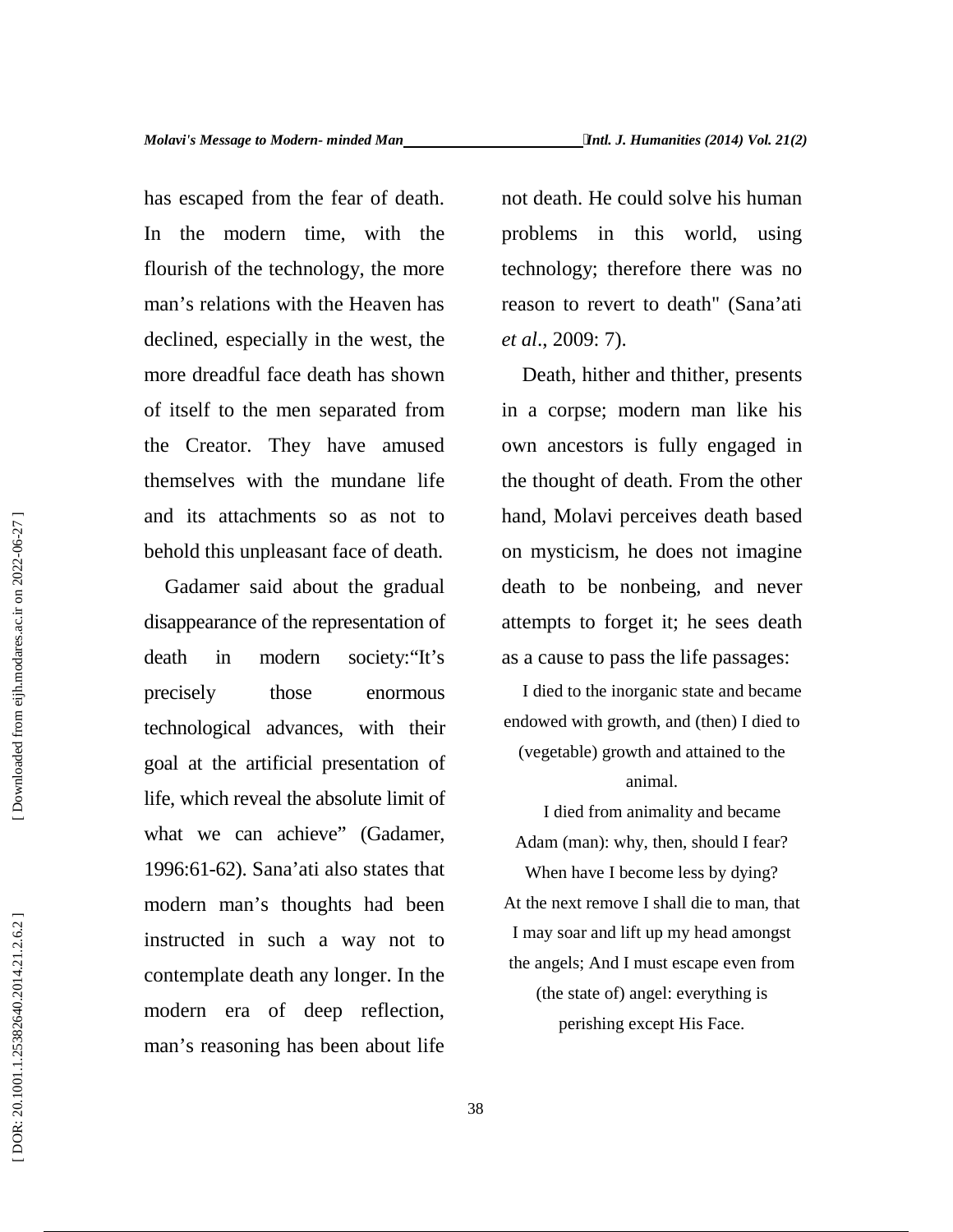Once more I shall be sacrificed and die to the angel: I shall become that which enters not into the imagination. Then I shall become non-existence saith to me, (in tones loud) as an organ, verily, unto Him shall we return. (Molavi, 2002, V1: 925)

In Molavi's belief, death is not an unpleasant affair, death causes man to reach to perfection from the life deficiency phases. Therefore there hear is no fear in death. Even death like a sweet singing musical instrument encounters its addressee and, in the end, interprets the meaning of death which is nothing but a journey towards the creator. In Molavi's later verses, he considers death as the "water of life" in the "dark region".

Molavi, as we see in intuitive sonnets, has applied whatever he mentions as a theoretical subject matter in Mathnavi. In a lyric, he hears the call of death as a call from the Heaven that wants him to return; he is restless to embrace it, he sacrifices himself for it not once, but many times in order to hear its call once more: his happiness can be both for the death angel (Azrael)'s merry call, and for the glad tidings of reversion to Him, reversion of a beggar to the king.

In a spiritual contemplation, we someone who addresses Molavi and speaks about the post death adventures in this way:

You will hear my greeting in the tomb, and you will aware that no for a moment you have been veiled from my eyes.

On the strange night, when you hear the voice familiar, you will escape from the bite of snake and leap away from the horror of ant; Love's intoxication will bring to your grave, as a gift, wine and mistress and candle and meats and sweets and incense. (Molavi, 2004: 383)

Looking at death in this way which is resulted in spiritual contemplation, we do not perceive death as a dreadful incident. Of course Molavi considers

Downloaded from eijh.modares.ac.ir on 2022-06-27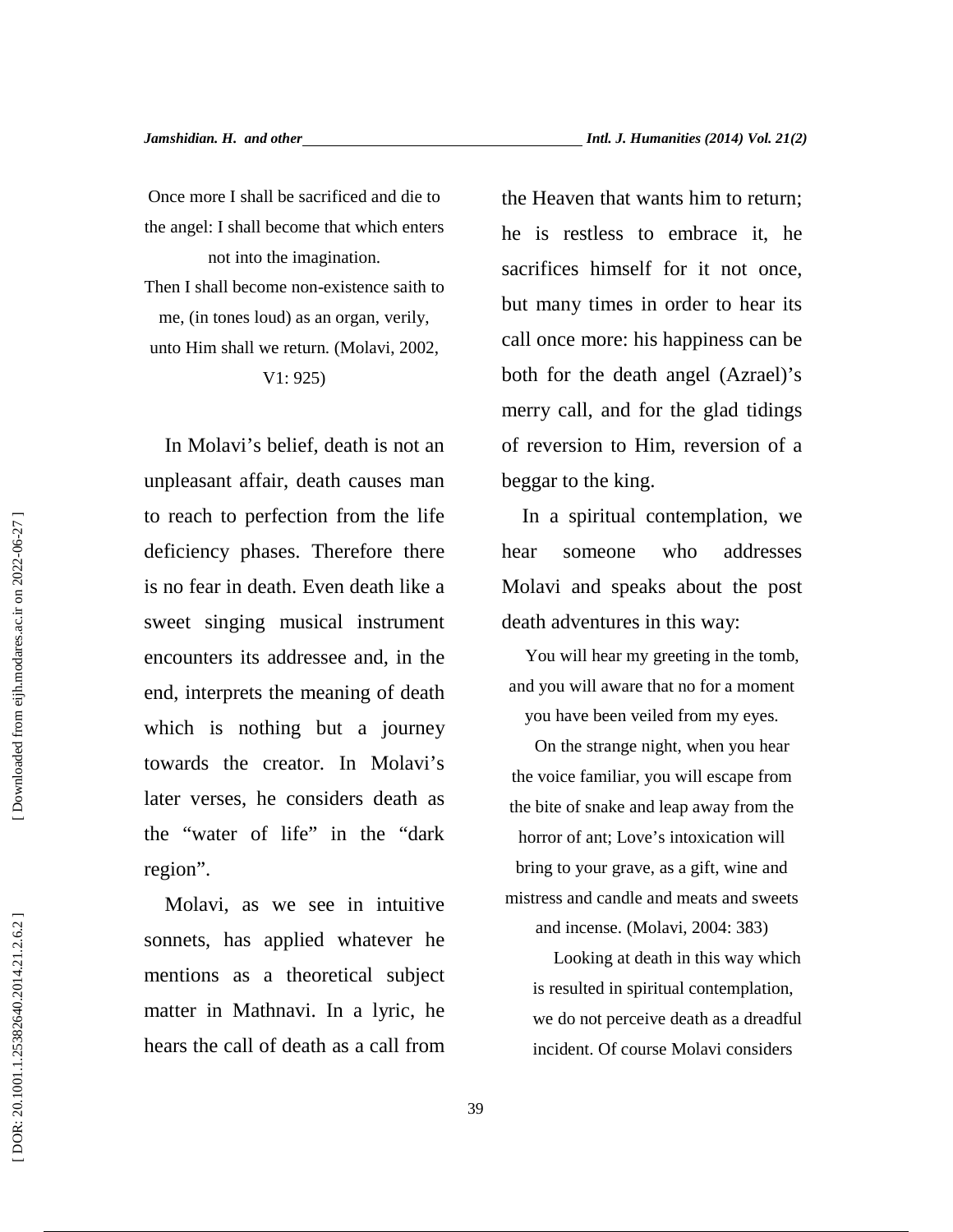everyone's death just like him himself in his Mathnavi:

Everyone's death is of the same quality as himself, my lad: to the enemy (of God) an enemy, an enemy, and to the friend (of

Gog) a friend.

Your fear of death in feeling (from it) is (really) your fear of yourself. Take heed, O (dear) soul! Tis your own ugly face, not the visage of death:your spirit is like a tree, and death (is like) the leaf. (Molavi, 2002, V1: 889)

It is obvious that Molavi talks about death in its most praise worthy condition; a death worthy enough for God's men (supreme person), for those who deserves it, for those who have gone beyond this worldly life and for those who have lived in such a way to wait a sweet death. Death to Molavi means to join The Most Beloved One:

When you give my life, dying is like sugar. With you, dying is sweeter than pleasant life.

Why do I escape from dead? Dead is sweet like life. Why do I escape from a mine? Dead is like a mine of gold. (Translated by author).

The same attitude toward the concrete world, and the belief in the same world caused the perception of the end of life, which is the death, to change.

# **5. Molavi's Way of Living in the World**

By Molavi's way of living, his biography, gathered in sources and biographies talking about Molavi's observation, and things heard sometimes mixed with.

Exaggeration and extra ordinary sayings contributed to him by his family members, acquaintances and followers, is not meant, but what is meant by his way of living is the one reflected in his own works the readers' familiar with which can easily perceive and conceive it.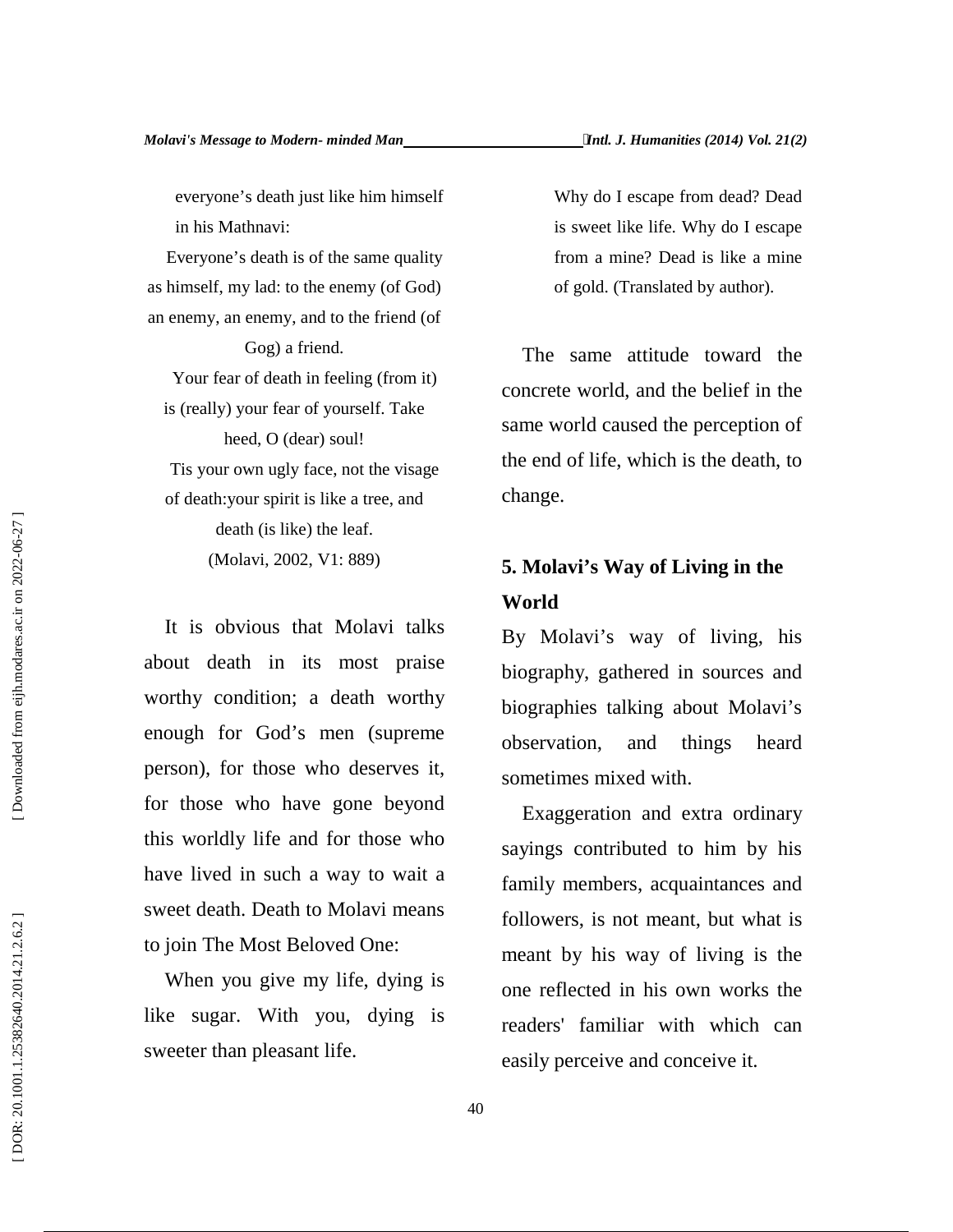Now it should be recognized, from Molavi's point of view, how those attitude and beliefs create life in this world. Molavi considers life as God's symbol's and messages to man in which all creatures send messages to man with their own existence:

The dead (trees and plants) of the orchard spring up from the root, saying, "Perceive the Giver of life" (Molavi, 2002, V2:1163)

He considers God as the origin of all happiness:

All these lovely things are from the deep sea: leave the part and keep thin eye (fixed) upon the whole. (Molavi, 2002,

V1: 692) He speaks on the part of the inanimate objects that they are conscious, but their unconscious people perceive it not:

They all say), 'we have hearing and sight and are happy, (although) with you, the uninitiated, we are mute." Forasmuch as ye are going towards (are inclined to) inanimateness (worldliness), how shall ye become familiar with the spiritual life of inanimate beings? Go forth from inanimateness into the world of spirits; hearken to the loud noise of the particles of the world. The glorification of God by inanimate beings will become evident to thee; the doubts suggested by (false) interpretations will not carry thee away (from the truth). Since thy soul hath not the lamps (the lights necessary) for seeing, thou hast made interpretations (Molavi, 2002, V1: 694)

In Molavi's belief, living in such a world, in which all its parts are conscious and speaking and talking about another world motivates man to develop other perceptions in himself so as to be able to hear the "gurgles of the world's parts' which this require other ears. Living in the conscious and purposive world,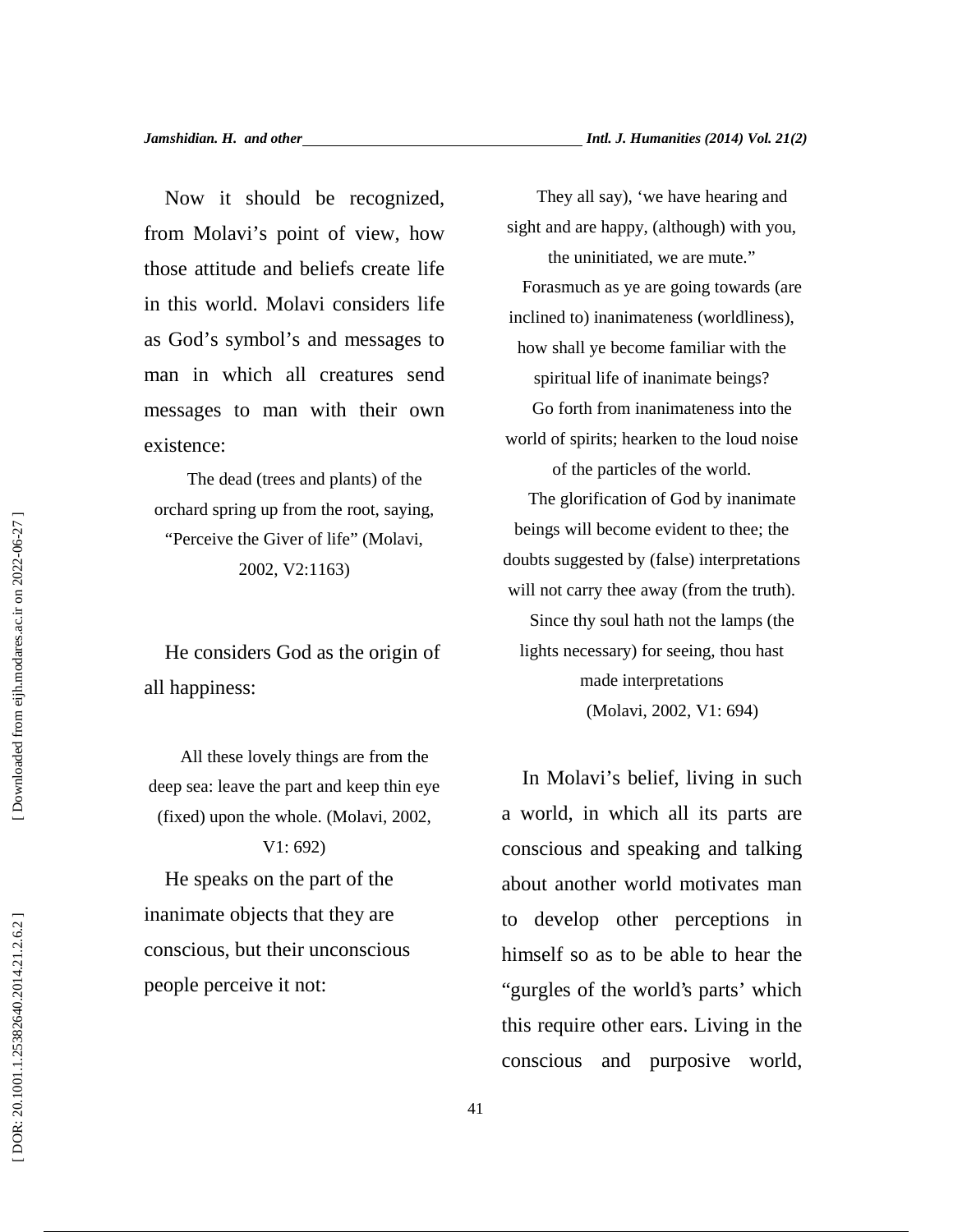growing flowers and plants of which are like prophets that recall the people to perceive living and its purposes, leaves no place for nihilism.

The blamed world in Molavi's opinion is just the greed and avidity and not perceiving the truth and the world is a concept which changes in proportion to one's knowledge. Molavi introduces other men who keep themselves away from the radiation of the spiritual light, another explanation for those who amuse themselves with an inanimate object, and the world of inanimate objects:

Like a mouse, he has burrowed in every direction, since the light drove him (back) from the door (the entrance to the hole) and said, "Away" Inasmuch as he had no way (of getting out) to the open country and the light, he

continued to make (such) an exertion even in that darkness.

If God give him wings, the wings of wisdom, he will escape from mousiness and will fly like a bird; But if he seeks no wings, he will remain underground with no hope of traversing the path to Simak (Molavi, 2002,V1: 502)

## **6. Conclusion**

The modern-minded man, because of the consequences of modernity, obtained a short-sighted, concrete, and mundane attitude. Being accustomed to the same attitude and then denying the metaphysics have gradually taken away from him. The ability to perceive the metaphysics, and he not only pays no attention to that world, but the possibility to perceive that world has been taken away from him because of weakening its receptors as well. Psychological conflicts and nihilism in life are among the consequences of rejecting the spiritual life. Molavi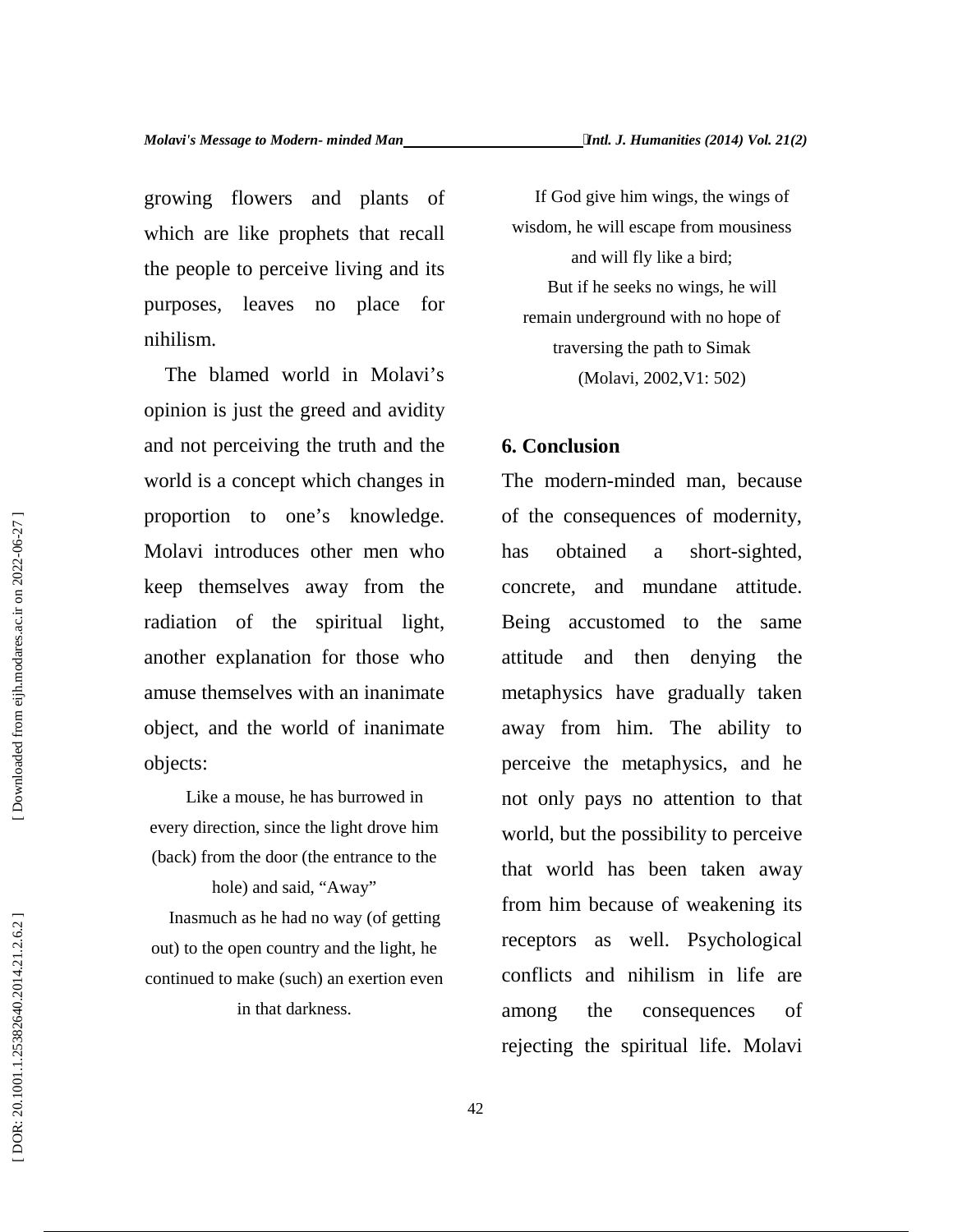who has acquired the prophets' teachings and has applied them in his own life talks about the relationship of the two worlds with each other, and acquaints us with his own spiritual contemplations. A religious and spiritual attitude does not perceive death as a dreadful devil, but a cause to lead man to God and to the more perfect phase of life. The prophets<sup>2</sup> (2) Cassier, Ernest (1966). *The*<br>
hings and has applied them in *Philosophy of Enlightenment*, Beacon<br>
own life talks about the *Press*.<br>
from the charge of *Press* (2009).<br>
In other, and acquaints us with

Contemplating in Molavi's works, the Modern- minded man will feel of least a breeze of those spiritual atmospheres, and in case of having success, he will step on to spiritual territories. God and to the more perfect phase<br>
of life.<br>
Contemplating in Molavi's<br>
works, the Modern-minded man<br>
will feel of least a breeze of those<br>
spiritual atmospheres, and in case of<br>
having success, he will step on to<br>
spiritu

### **References**

[1] Brehier, Emile (2001). *History of Philosophy Middle Age and Renaissance*, Translated by Yahya Mahdavi. Tehran: Kharazmi

- *Philosophy of Enlightenment*, Beacon Press.
- [3] Copleston, Frederick Charles (2009). *A history of Philosophy*, Translated by Ebrahim Dadjo, Vo.3,Tehran: Soroosh Publishers.
- [4] Guenon, Rene (2001). *The Crisis of the Modern World*, Translated by Artore Osborne, Marco Fallis and Nicholson, Sophiaperennis
- [5] Molavi, jalal ud-din (2002). *Mathnavi*, Translated by Reynold Nicholson, Tehran: Boote Publications.
- [6] Molavi, Jalal ud-din (2004). *Silent Words: Selection of Poetry and Prose*, Trans. by Nicholson and Arbery, Tehran: Hermes Pub
- [7] Nasr, Seyyed Hossein (2001). *Islam and Plight of Modern Man*, ABC international group, Chicago.
- [8] Sanati, Mohammad et al., (2009). *Death: A Collection of Articles*, Argenoon Mag. Tehran.
- [9] Stace, W.T., ( 1952). *Religion and the Modern Mind*, R. & R. Clark, Ltd., Edinburgh
- [10] Jami Al-Tafasir 2.1, *Noor*: Computer Research Centre of Islamic Sciences